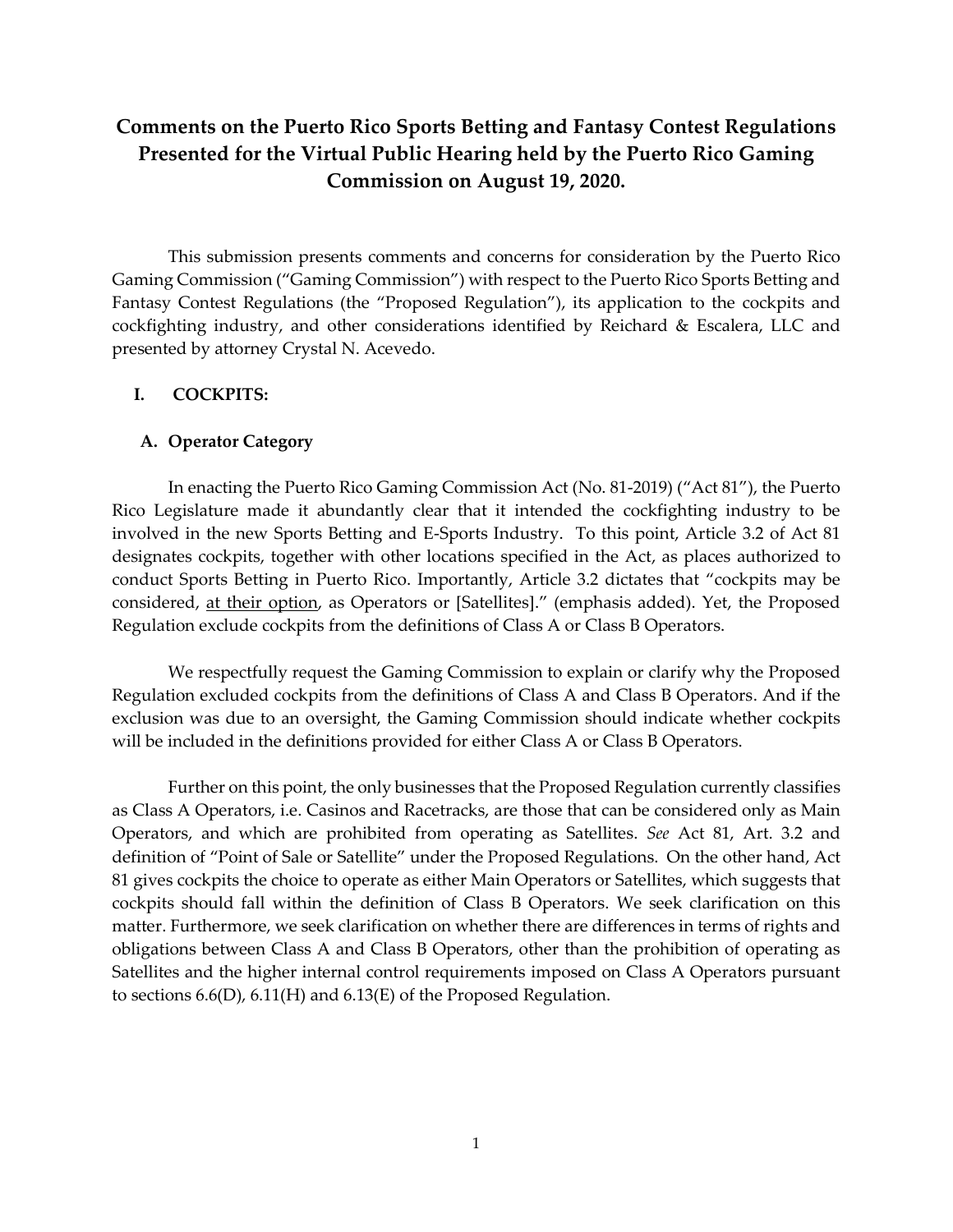# **B. Definition of Cockpit**

Article 3.5 of Act 81-2019 makes pellucid the legislative intent to incentivize the cockfighting industry to enter the Sports Betting industry. It states: "For the purpose of incentivizing the cockfighting industry, any cockpits lawfully operating as of December 31, 2018, shall not pay the licensing fees imposed by the Commission for the new methods of betting authorized herein during the first ten (10) years of operation." (Emphasis added). Section  $2.2(A)(e)$  of the Proposed Regulation contains similar language but with significant differences, as it provides: "In order to encourage the rooster industry, those companies that were operating legally as of December 31, 2018, will not pay, for the first ten (10) years of operation, the rights identified for the licenses that are required by the Commission, for the new forms of betting authorized by this Law." (emphasis added).

We specifically note for the Gaming Commission's consideration that the Puerto Rico Roosters Act of the New Millennium, Act No. 98-2007 defines cockpits in terms of a "physical structure" not in terms of "companies". Specifically, "Cockpit" is defined as "The main component of the physical structure where the cockfights authorized by the Cockfighting Affairs Office are held. Any other activity conducted within said physical structure in which the cockpit is located may not interrupt cockfights. These shall be protected by the provisions of §§ 2251 *et seq.* of Title 3, known as the 'Small Business Administrative and Regulatory Flexibility Act'." (emphasis added).

In light of the above, we respectfully recommend that the Gaming Commission consider and address the following:

- Why is the Proposed Regulation drafted in terms of "companies" while Act 81-2019 refers to "cockpits", or if both terms are being used without distinction.
- The Proposed Regulation must delineate the process and criteria that it will be used to determine if a cockpit was lawfully operating as of December 31, 2018. Furthermore, the Gaming Commission should address whether or not a party and/or cockpit venue will be entitled to the "pre-authorized location" status and waiver of licensing fees under Articles 3.2 and 3.5 of Act 81 if such party purchases, leases or operates through a joint venture a cockpit that was legally operating as of December 31, 2018 after December 31, 2018.

# **C. License Fees**

Another area of concern is related to the payment of licensing fees. The Proposed Regulation should clarify whether cockpit Operators will be required to pay the licensing fees for the myriad categories of employees that are required to obtain a license by the Gaming Commission. On this point, Article 3.5 of Act 81 provides a 10-year waiver of license fees for cockpits, which by its terms applies to "the rights identified for the licenses that are required by the Commission" without limitation. Therefore, the Proposed Regulation must be clear as to the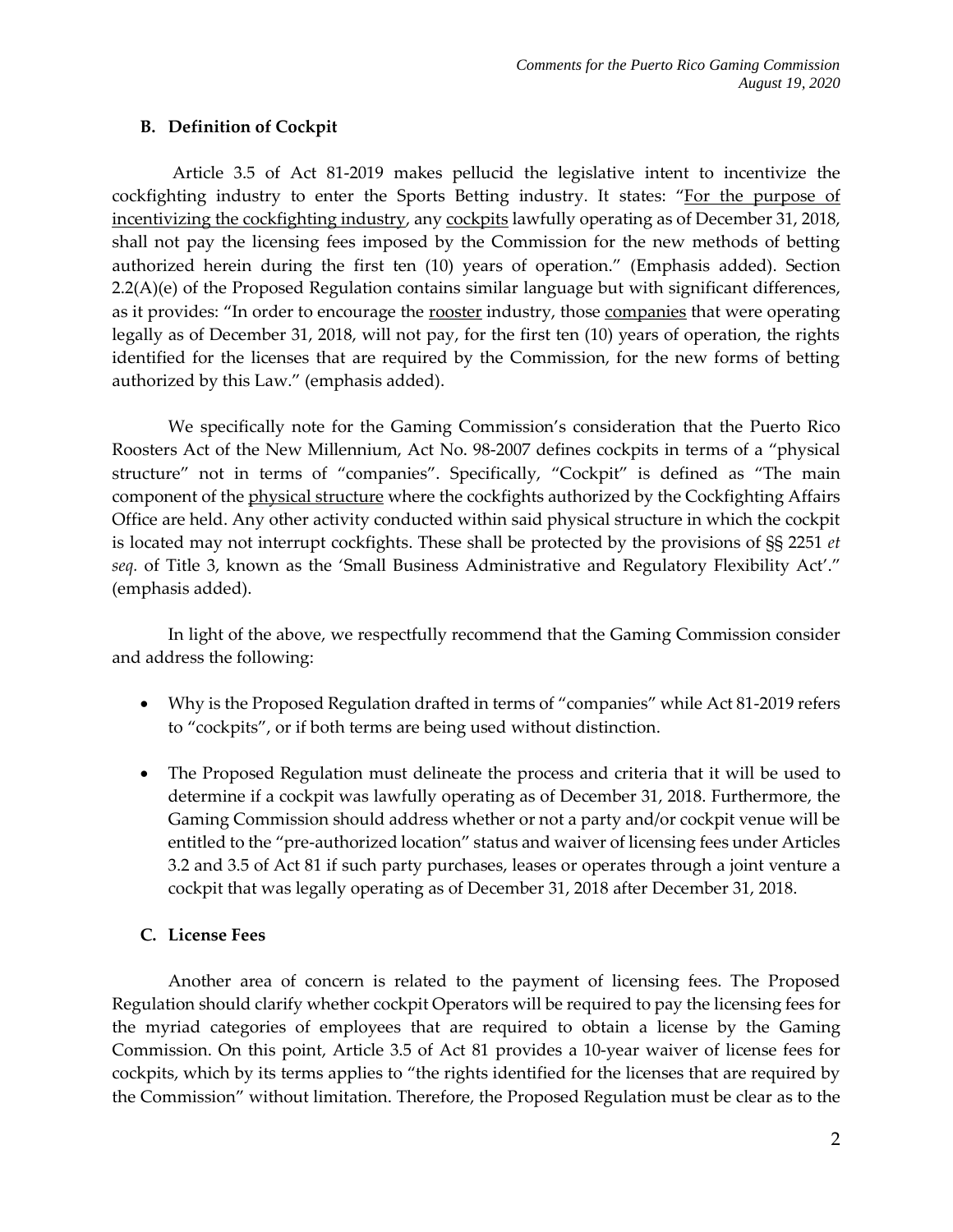types of license fees that cockpits will be required to pay, if any, considering the language in Article 3.5 of Act 81 and Section 2.2.A(e) of the Proposed Regulation.

# **II. OPERATORS AND TECHNOLOGY PLATFORM PROVIDERS:**

Act 81 and the Proposed Regulation provide for different types of Operators, including 1) Main Operator; 2) Satellites, and 3) Internet Wagering Operator. Yet, it is unclear:

- whether the Proposed Regulation allows cockpits to be Internet Wagering Operators, and
- whether the Proposed Regulation allows for cockpits or other entities to be both Main Operators and Internet Wagering Operators.

Section 1.3 of Act 81 and Section 1.3 of the Proposed Regulation dictate that "The Technology Platform Provider that renders (provides) services to an Operator in Puerto Rico may not be an Operator in Puerto Rico." (emphasis added). However, Act 81 is not clear as to whether an Operator may use its own technology platform and if a Technology Platform Provider that currently provides services to Operators in other jurisdictions may become an Operator in Puerto Rico and use its own technology platform.

On this point, Section 7.1(4) of the Proposed Regulation seems to suggest that an Operator and the Technology Platform Provider may be the same person or entity. It states that "[t]he Operator and Technology Platform Provider **where separate** shall be allowed to seek approval for extension beyond the annual approval if hardship can be demonstrated." (emphasis added). Hence, it must be clarified whether an Operator can be its own Technology Platform Provider and, if so, in which instances would this permission apply.

# **III. VIRTUAL EVENTS:**

Section 7.2 of the Proposed Regulation provides, as pertinent to this question, as follows:

A. Wagers may not be accepted or paid by the Operator in any of the following instances:

- 1) …
- 2) ...
- 3) …
- 4) Any virtual event <u>unless</u>:

a) An approved Random Number Generator is used to determine the outcome(s);

b) A video of the virtual event is offered to all players which displays an accurate representation of the outcome(s) of the virtual event; and

c) The virtual event is approved pursuant to the